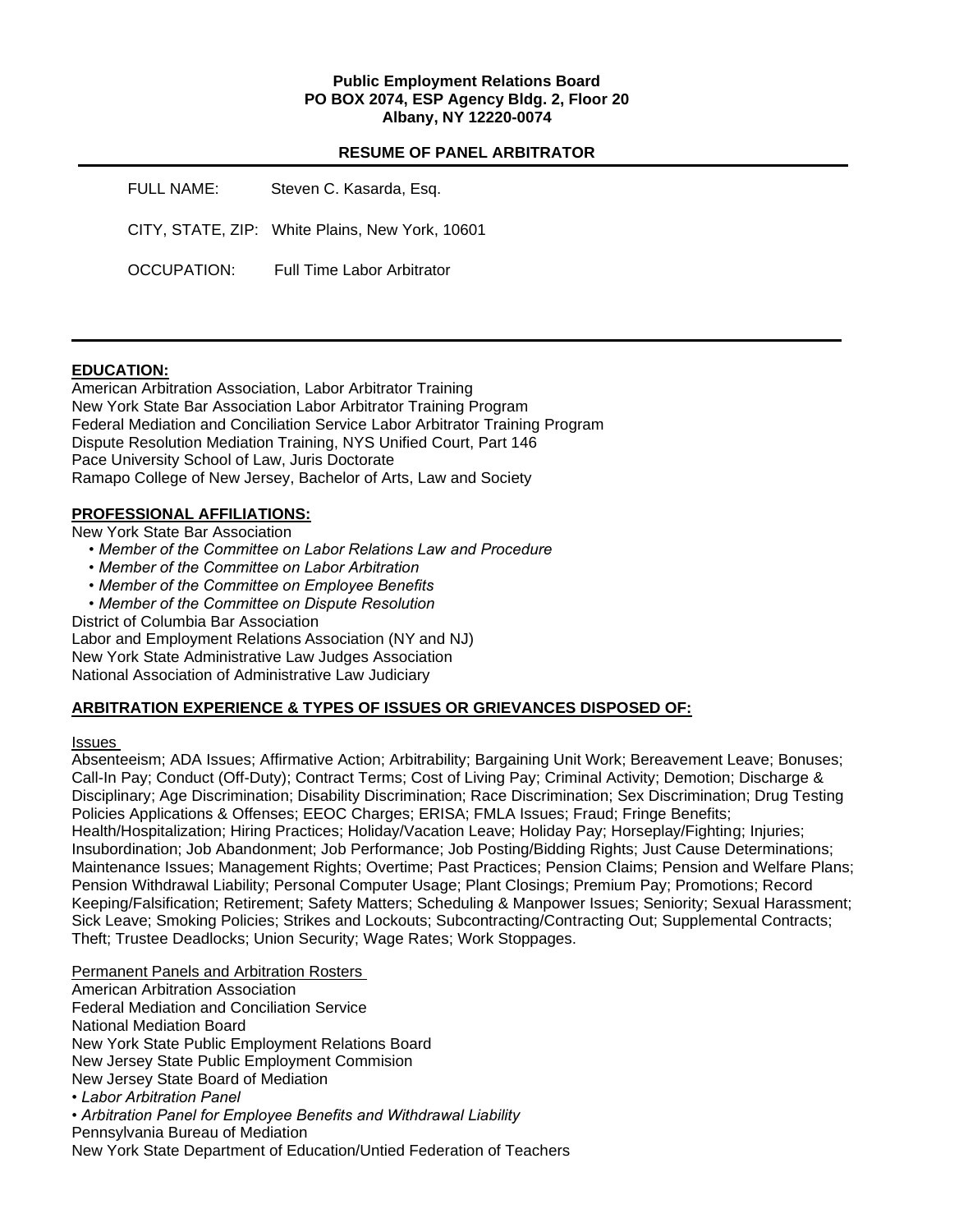City of Newburgh/ Civil Service Employees Association, Local 1000, AFSCME Specialty Trades Union, Local 741and Interstate Waste, Inc. Action Carting, Inc. Local 811, AFL-CIO and All County Bus Local 670, RWDSU and Ocean Bay Services Local 670, RWDSU and Miramar Building Services Local 670, RWDSU and Metropolitan Properties Managed Financial Industry Regulatory Authority New York State and Local Employees' Retirement System New York State Police and Fire Retirement System

## **MEDIATION & FACT-FINDING EXPERIENCE:**

Experience, prior to becoming a neutral, representing labor and managment in Mediation and Fact-Finding.

## **OTHER RELEVANT OR EQUIVALENT EXPERIENCE:**

Twenty years experience in labor and employee relations. Prior to being a neutral, counseled and represented public and private sector clients in labor relations and employee benefit fund matters, including contract administration, negotiations, arbitration, organizing, collection, and employment practices for both union and management.

### **PER DIEM FEE:** \$ 2300.00

**ADJOURNMENT FEE:** Full per diem unless notice of cancellation / postponement / adjournment / abeyance

received more than 21 days before the scheduled hearing date.

**SUBMITTED BY ARBITRATOR Steven C. Kasarda, Esq. ON December 8, 2021.**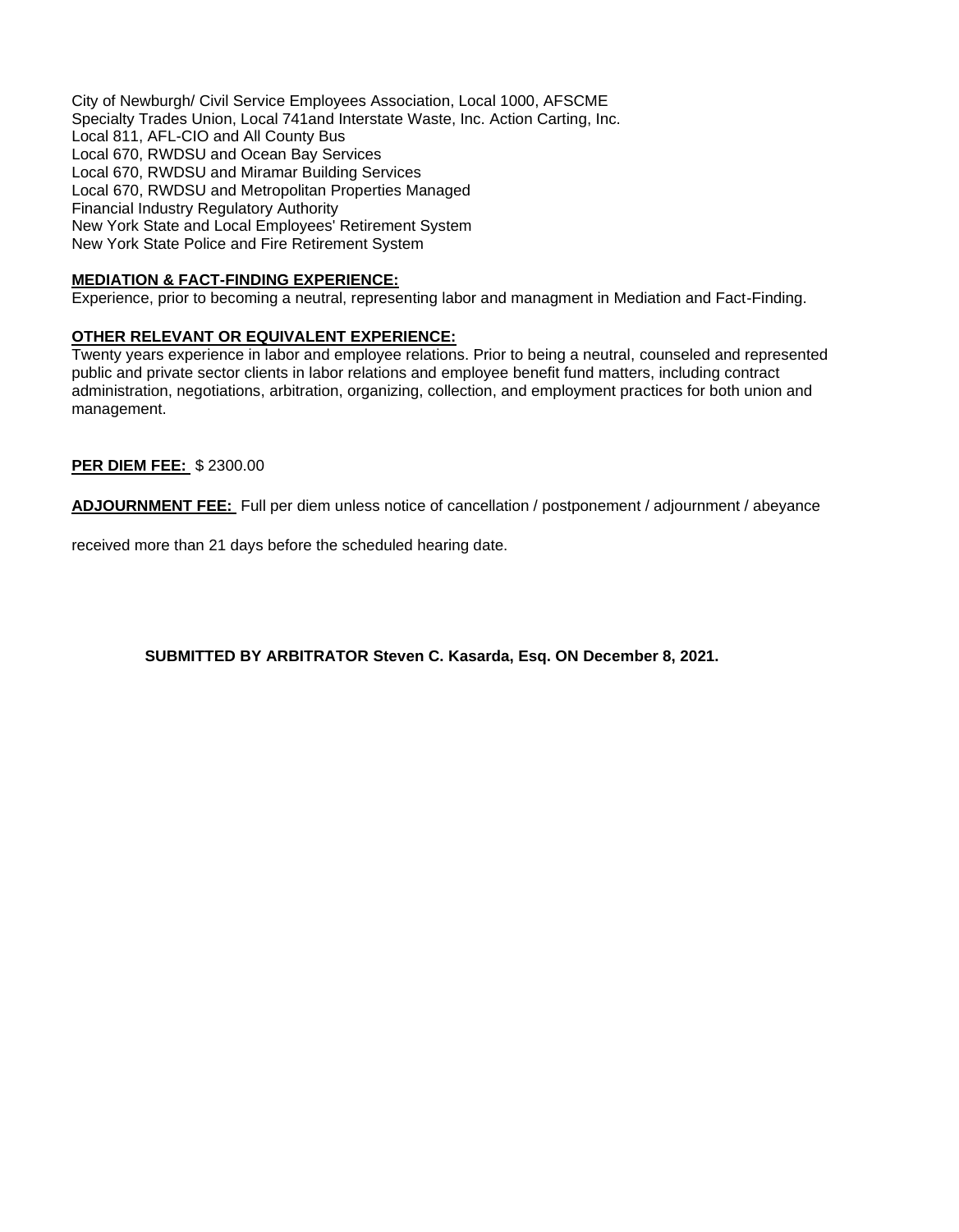### **Public Employment Relations Board PO BOX 2074, ESP Agency Bldg. 2, Floor 20 Albany, NY 12220-0074**

# **BILLING DISCLOSURE STATEMENT**

# ARBITRATOR'S NAME: **Steven C. Kasarda, Esq.**

The following is a description of my fees and expenses:

## A) HEARING TIME.

- (1) My per diem is \$2300.00 for each day or any part thereof spent hearing a case.
- (2) If a hearing day exceeds 7 hours, I charge:

 $\Box$ a second full per diem  $\Box$ a prorated per diem

 $\boxtimes$ no additional charge  $\Box$ other (describe) :

(3) Additional comments:

B) STUDY TIME.

- (1) I charge \$ \$2300.00 for each day spent in preparation of the opinion and award.
- (2) This charge  $\boxtimes$  will  $\Box$  will not be prorated for partial days devoted to such preparation.
- (3) Additional comments:

## C) TRAVEL TIME AND EXPENSES.

(1) When travel time plus hearing time exceeds 4 hours in a calendar day:

 $\Box$  Not applicable (no additional charge)

I charge as follows (describe): Reserve right to charge pro rata per diem for travel time.

(2) I charge for actual, travel-related expenses incurred in connection with the case  $\boxtimes$ YES  $\Box$  NO.

Where appropriate, a mileage charge for auto travel will be billed at:

 $\boxtimes$  Prevailing IRS rate  $\Box$  Other (describe):

(3) When the scheduled hearing day(s) requires an overnight stay:

 $\boxtimes$ There is no charge, other than for lodging and subsistence.

 $\Box$ I charge as follows (describe):

(4) Additional Comments: